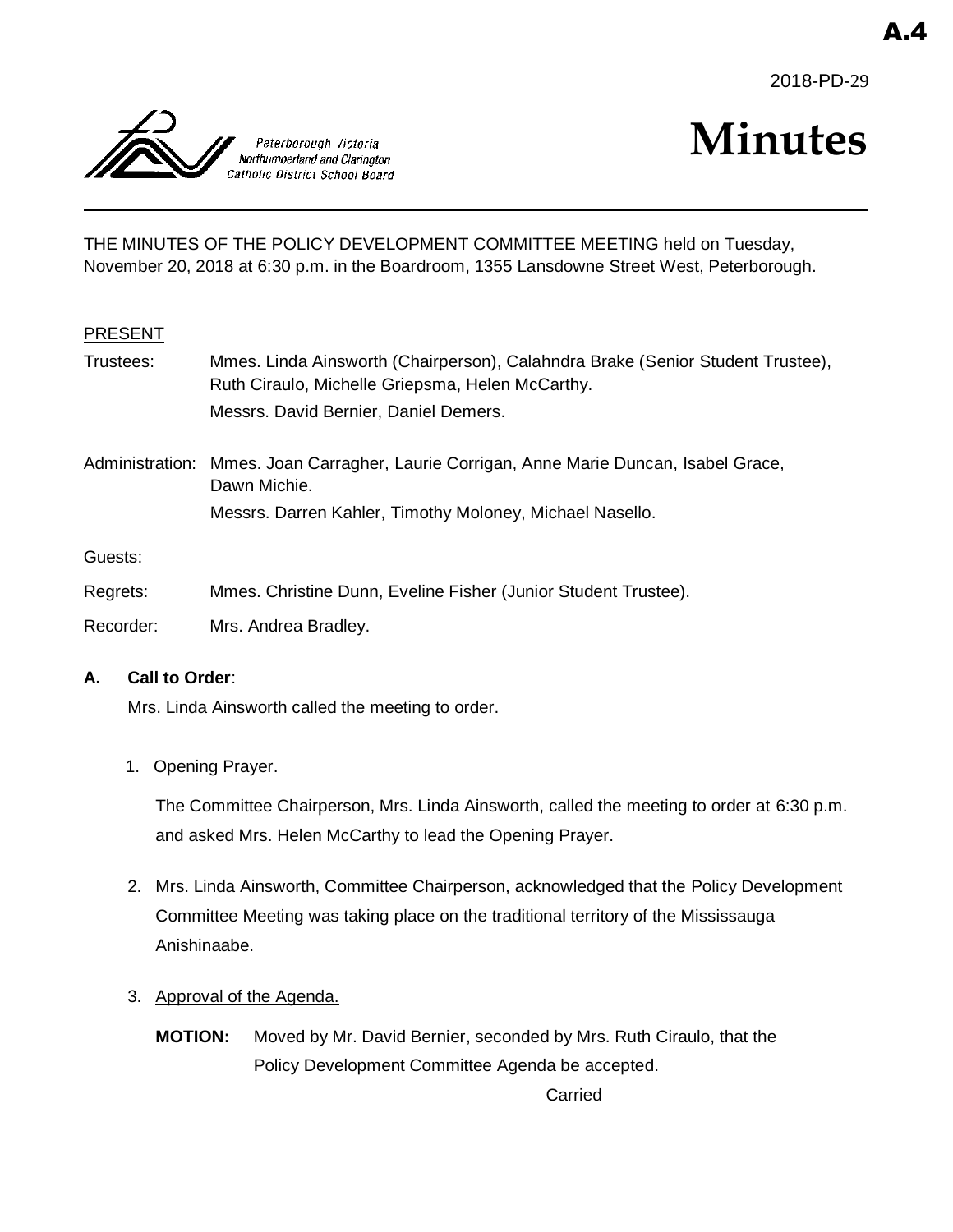4. Declarations of Conflicts of Interest.

## 5. Approval of the Minutes of the Policy Development Committee Meeting held on October 2, 2018.

**MOTION:** Moved by Mrs. Ruth Ciraulo, seconded by Mr. Daniel Demers, that the Minutes of the Policy Development Committee Meeting held on October 2, 2018, be approved.

Carried.

6. Business Arising from the Minutes.

#### **B. Recommended Actions/Presentations:**

1. R.A.: Add New Directional Policy #800

### *Healthy Schools and Workplaces*

Mrs. Joan Carragher, Superintendent of Learning/Leadership and Human Resource Services, presented the new Draft Directional Policy – *#800 – Healthy Schools and Workplaces* to the Policy Development Committee and answered questions. Superintendents highlighted a number of Administrative Procedures that would be better aligned under the new Directional Policy. A list of these Administrative Procedures will be shared at the February 5, 2019 Policy Development Committee Meeting.

**MOTION:** Moved by Mr. Daniel Demers, seconded by Mrs. Helen McCarthy, that the Policy Development Committee recommend to the Board to approve the creation of a new Directional Policy – *#800 – Healthy Schools and Workplaces* to be included in the Framework for Policy Development and the Policy Register. This will include the creation / re-assignment of a number of Administrative Procedures which will flow from the new policy.

Carried.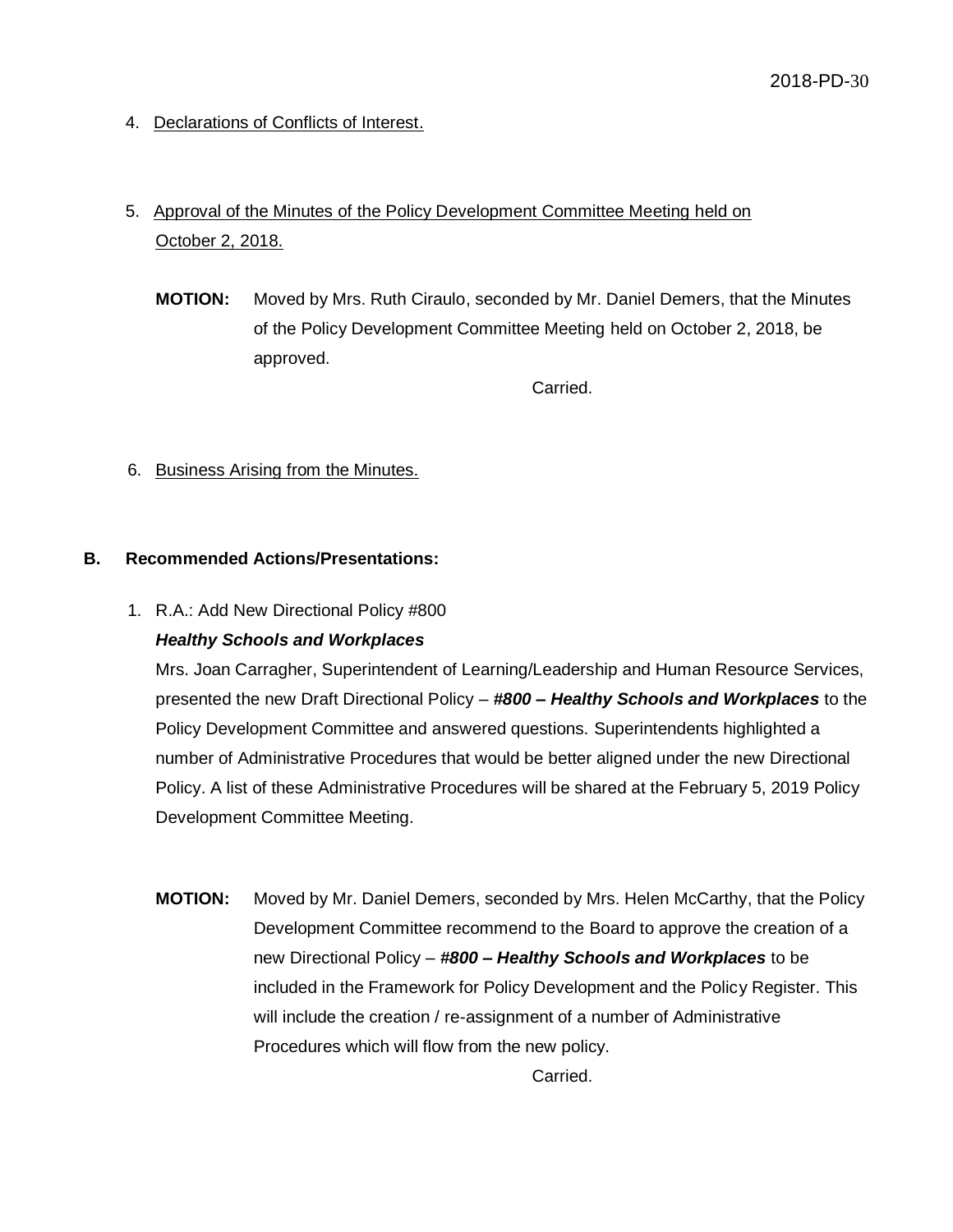2. R.A.: Draft Administrative Procedure – New #517

#### *Fitness for Duty and Substance Use*

Mrs. Joan Carragher, Superintendent of Learning/Leadership and Human Resource Services, presented the new Draft Administrative Procedure – *#517 – Fitness for Duty and Substance Use* to the Policy Development Committee and answered questions. Mrs. Carragher is clarifying some wording under "Staff are responsible for:".

- **MOTION:** Moved by Mr. David Bernier, seconded by Mr. Daniel Demers, that the Policy Development Committee recommend to the Board that new Administrative Procedure – *#517 – Fitness for Duty and Substance Use*, be received and posted under New Directional Policy – *#500 – Employee Relations*. Carried.
- 3. R.A.: Draft Administrative Procedure Old #710 / New #106 *Delegations to Board and/or Committee Meetings*

Mr. Michael Nasello, Director of Education, presented new Draft Administrative Procedure – *#106 – Delegations to Board and/or Committee Meetings* to the Policy Development Committee and answered questions. Mr. Nasello will be changing "one week" to "two weeks" in Action Required #1.

**MOTION:** Moved by Mrs. Michelle Griepsma, seconded by Mrs. Helen McCarthy, that the Policy Development Committee recommend to the Board that Policy and Administrative Procedure – *#710 – Delegations to Board and/or Committee Meetings* be deleted and the revised, newly formatted, Administrative Procedure – *#106 – Delegations to Board and/or Committee Meetings*, be received and posted as amended under Directional Policy – *#100 – Governance, Vision, and Strategic Priorities*.

Carried.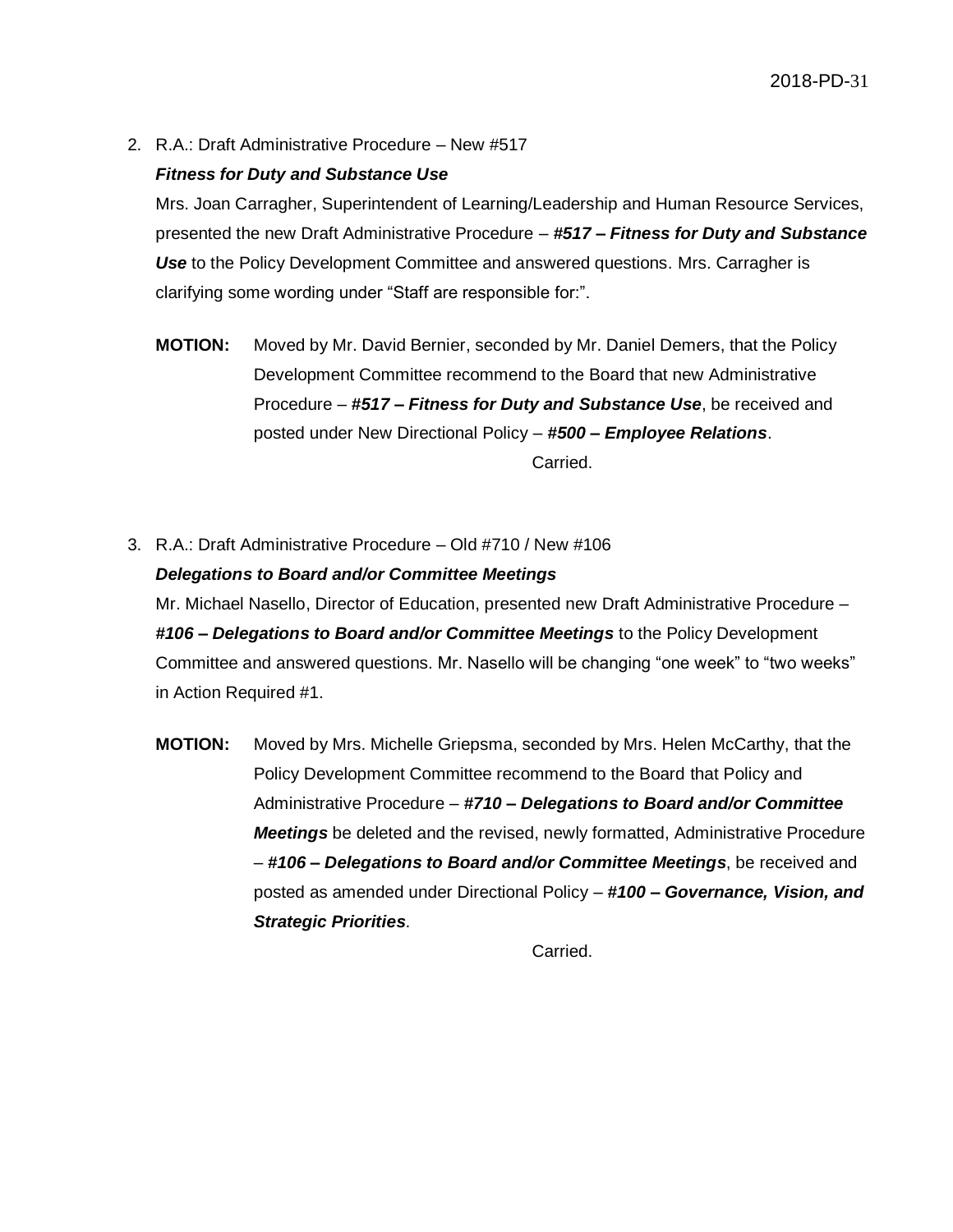4. R.A.: Draft Administrative Procedure – Old #823 / New #306

#### *Home Schooling*

Mrs. Anne Marie Duncan, Superintendent of Learning/Special Education Services, presented new Draft Administrative Procedure – *#306 – Home Schooling*, to the Policy Development Committee and answered questions. Mrs. Duncan and Mr. Nasello will make minor alterations to the wording under heading "Alignment with Multi-Year Strategic Plan".

**MOTION:** Moved by Mrs. Helen McCarthy, seconded by Mr. David Bernier, that the Policy Development Committee recommend to the Board that Administrative Procedure – *#823 – Home Schooling*, be deleted and the revised, newly formatted Administrative Procedure – *#306 – Home Schooling* be received and posted as amended under Directional Policy – *#300 – Student Achievement and Well-being*.

Carried.

5. R.A.: Draft Administrative Procedure – Old #806 / New #207

### *Opening and/or Closing Exercises in Catholic Schools*

Mrs. Laurie Corrigan, Superintendent of Learning/Innovation Technologies, presented the new Draft Administrative Procedure – *#207 – Opening and/or Closing Exercises in Catholic Schools* to the Policy Development Committee and answered questions.

**MOTION:** Moved by Mrs. Ruth Ciraulo, seconded by Mr. Daniel Demers, that the Policy Development Committee recommend to the Board that Policy and Administrative Procedure – *#806 – Opening and/or Closing Exercises in Catholic Schools*, be deleted and the revised, newly formatted, Administrative Procedure – *#207 – Opening and/or Closing Exercises* be received and posted as amended under Directional Policy – *#200 – Catholic Education*.

Carried.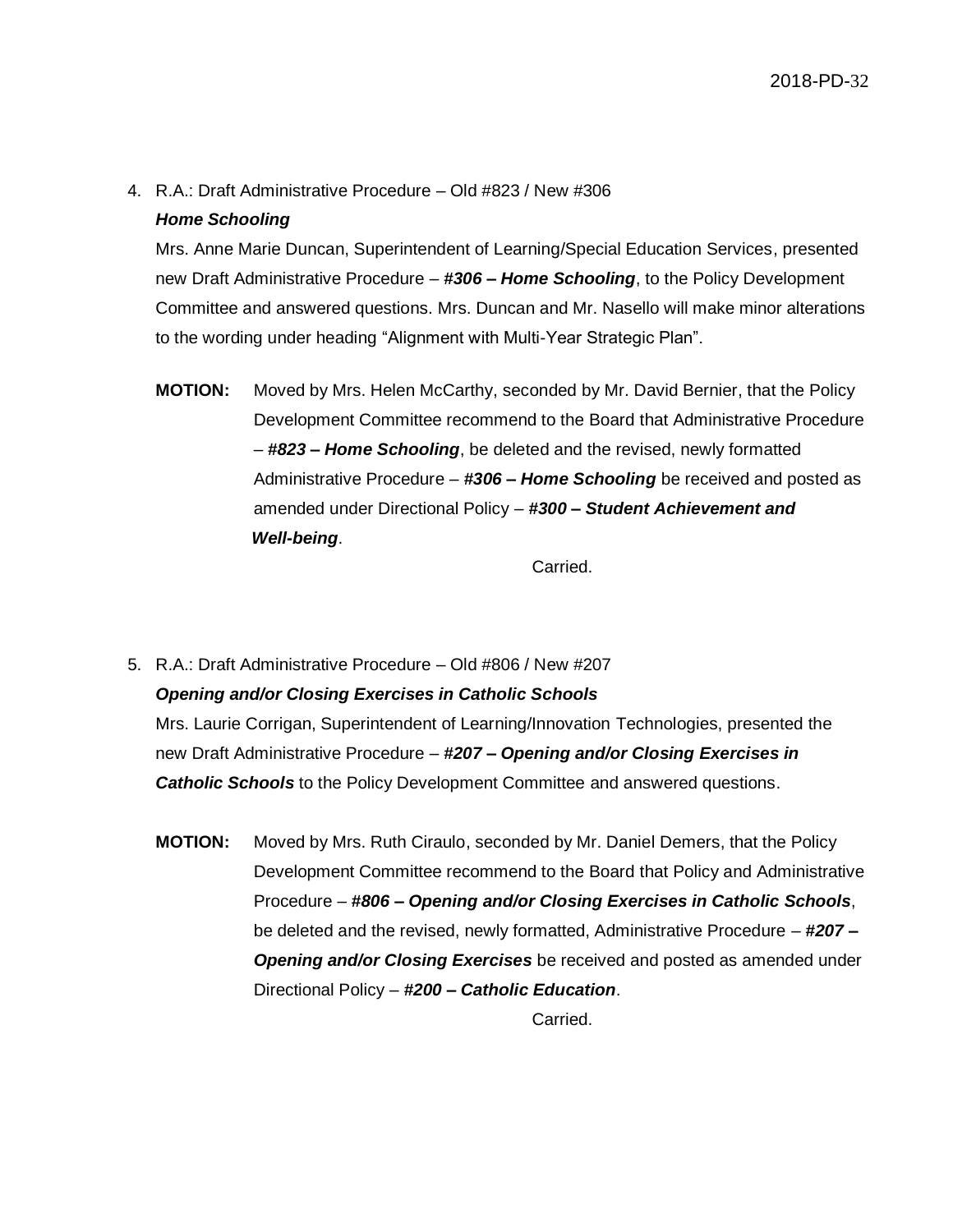6. R.A.: Draft Administrative Procedure – Old #203 / New #609

#### *Investment of Surplus Funds*

Mrs. Isabel Grace, Superintendent of Business and Finance, presented the new Draft Administrative Procedure – *#609 – Investment of Surplus Funds* to the Policy Development Committee and answered questions. No surplus funds are being invested at this time.

**MOTION:** Moved by Mrs. Ruth Ciraulo, seconded by Mr. Daniel Demers, that the Policy Development Committee recommend to the Board that Policy and Administrative Procedure – *#203 – Investment of Surplus Funds,* be deleted and the revised, newly formatted, Administrative Procedure – *#609 – Investment of Surplus Funds*, be received and posted as amended under Directional Policy – *#600 – Stewardship of Resources*.

Carried.

7. R.A.: Directional Policy – New #1300

#### *Student Transportation*

Mrs. Isabel Grace, Superintendent of Business and Finance, presented new Draft Directional Policy – *#1300 – Student Transportation* to the Policy Development Committee and answered questions.

**MOTION:** Moved by Mr. Daniel Demers, seconded by Mr. David Bernier, that new Directional Policy – *#1300 – Student Transportation*, be received and posted as amended.

Carried.

#### **C. Information Items:**

#### **D. Next Meeting:**

- 1. Tuesday, February 5, 2019 6:30 8:30 p.m.
- 2. Selection of Member for Opening Prayer Mrs. Helen McCarthy.
- 3. Selection of Member for Closing Prayer Mr. David Bernier.